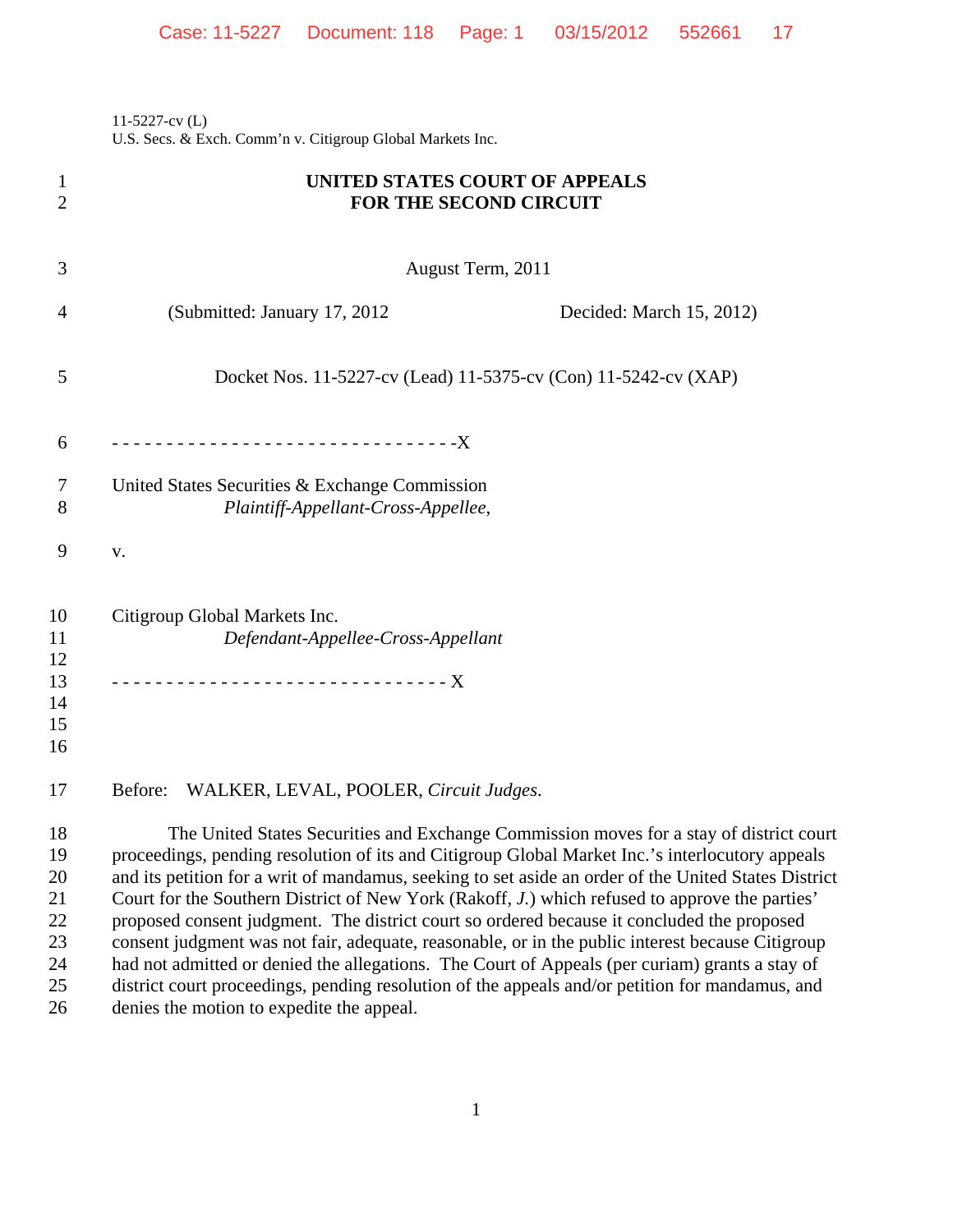(Jeffrey A. Berger, Michael A. Conley, Jacob H. Stillman, Mark Pennington, U.S. Securities and Exchange Commission, Washington, D.C., *on the brief*), for *Appellee-Cross-Appellant*. (Brad S. Karp, Theodore V. Wells, Jr., Mark F. Pomerantz, Walter Rieman, Susanna M. Buergel, Paul, Weiss, Rifkind, Wharton & Garrison LLP, New York, NY, *on the brief*), for *Appellant-Cross-Appellee*.

PER CURIAM:

 Pending before us is a motion, pursuant to Federal Rule of Appellate Procedure 8(a), to stay district court proceedings in a litigation the Plaintiff-Appellant-Petitioner, the United States Securities and Exchange Commission ("S.E.C."), brought against Citigroup Global Markets Inc. ("Citigroup"). The district court, by order of November 28, 2011, refused to approve the 15 settlement between the S.E.C. and Citigroup and ordered them to a prompt trial. The S.E.C., as plaintiff, and Citigroup, as defendant, each bring interlocutory appeal from that order. The S.E.C. alternatively petitions for a writ of mandamus to set the order aside. Citigroup joins with 18 the S.E.C. in all of its arguments.

 The challenge by both parties to the district court's order raises important questions. These include the division of responsibilities as between the executive and the judicial branches and the deference a federal court must give to policy decisions of an executive administrative 22 agency as to whether its actions serve the public interest (and as to the agency's expenditure of its resources). They include also the question of a court's authority to reject a private party's decision to compromise its case on the ground that the court is not persuaded that the party has incurred any liability by its conduct. As we are satisfied the criteria for a stay are met, it is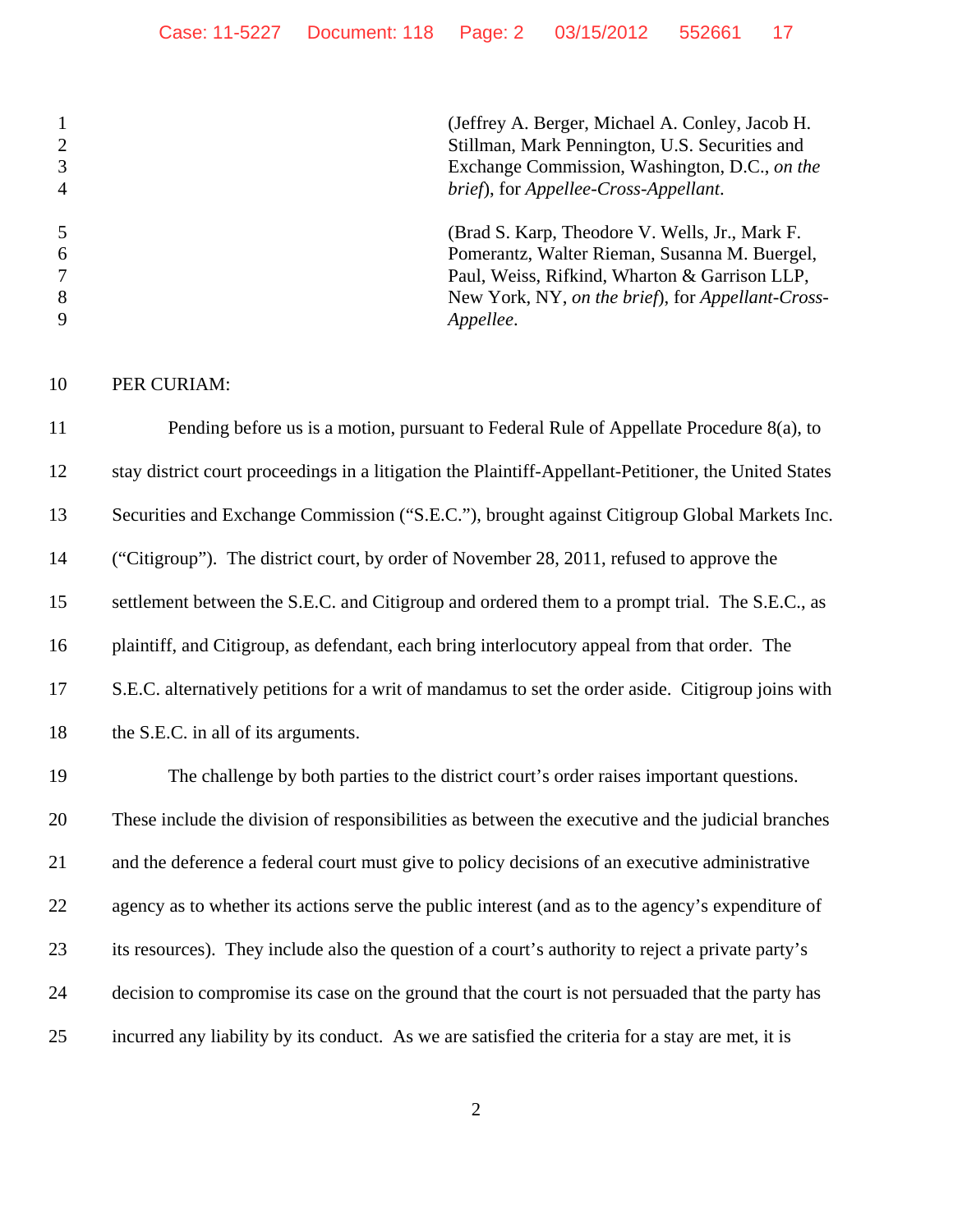hereby ORDERED that the motion for a stay is GRANTED and the motion to expedite the appeal is DENIED.

| $\mathfrak{Z}$   | We recognize that, because both parties to the litigation are united in seeking the stay and           |
|------------------|--------------------------------------------------------------------------------------------------------|
| $\overline{4}$   | opposing the district court's order, this panel has not had the benefit of adversarial briefing. In    |
| $\mathfrak s$    | order to ensure that the panel which determines the merits receives briefing on both sides,            |
| 6                | counsel will be appointed to argue in support of the district court's position.                        |
| $\boldsymbol{7}$ | The merits panel is, of course, free to resolve all issues without preclusive effect from              |
| $8\,$            | this ruling. In addition to the fact that our ruling is made without benefit of briefing in support of |
| 9                | the district court's position, our ruling, to the extent it addresses the merits, finds only that the  |
| 10               | movant has shown a likelihood of success and does not address the ultimate question to be              |
| 11               | resolved by the merits panel – whether the district court's order should in fact be overturned.        |
| 12               | Background                                                                                             |
| 13               | We begin by summarizing the proceedings, the proposed settlement, and the district                     |
| 14               | court's order. As part of an industry-wide investigation into certain abuses that contributed to       |
| 15               | the recent financial crisis, the S.E.C. undertook an investigation of Citigroup's marketing of         |
| 16               | collateralized debt obligations ("CDOs"). After several years of investigation, discovery, and         |
| 17               | discussions with Citigroup, the S.E.C. filed a complaint charging Citigroup with negligent             |
| 18               | misrepresentation under 15 U.S.C. §§ 77 $q(a)(2)$ and (3). Simultaneously with the filing of the       |
| 19               | complaint, the S.E.C. and Citigroup presented a proposed consent judgment to the district court        |
| 20               | for its approval. The settlement provided in essence the following: Citigroup agreed (1) to pay        |
| 21               | \$285 million into a fund, which the S.E.C. may distribute to investors in a pool of CDOs              |
| 22               | marketed by Citigroup in compensation of their losses, (2) to the entry of an order enjoining it       |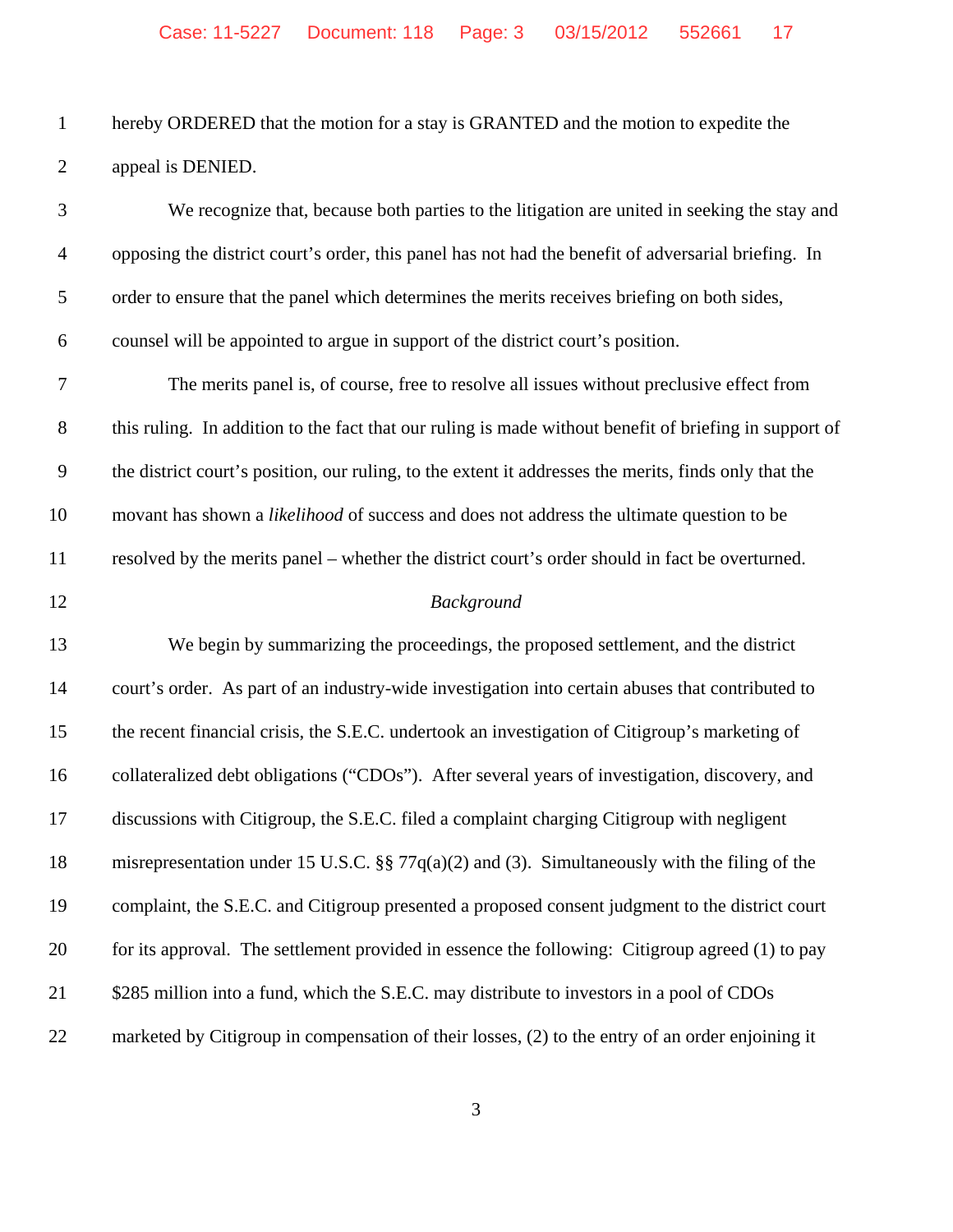from violating certain sections of the Securities Act of 1933, and (3) to undertake to establish procedures to prevent future violations and to make periodic demonstrations of compliance to the S.E.C.

| $\overline{4}$ | The district court rejected the settlement, concluding that it was "neither reasonable, nor              |
|----------------|----------------------------------------------------------------------------------------------------------|
| 5              | fair, nor adequate, nor in the public interest," primarily because it included no admission by           |
| 6              | Citigroup of liability. U.S. Secs. and Exch. Comm'n v. Citigroup Global Mkts. Inc., No. 11 Civ.          |
| $\tau$         | 7387, 2011 WL 5903733, at *6 (S.D.N.Y. Nov. 28, 2011). The court explained three main                    |
| $8\,$          | reasons that justified its conclusion:                                                                   |
| 9              | First, the court expressed strong disapproval of what it called "the S.E.C.'s long-standing              |
| 10             | policy – hallowed by history but not by reason – of allowing defendants to enter into Consent            |
| 11             | Judgments without admitting or denying the underlying allegations." <i>Id.</i> at *4. Without the        |
| 12             | defendant's admission, such a judgment would have "no collateral estoppel effect" in another             |
| 13             | litigation brought against the defendant by victims of its alleged wrongdoing. <i>Id.</i> "[It]          |
| 14             | leaves the defrauded investors substantially short-changed [as they] cannot derive any                   |
| 15             | collateral estoppel assistance from Citigroup's non-admission/non-denial of the S.E.C.'s                 |
| 16             | allegations." <i>Id.</i> at $*5$ . The court found it "hard[] to discern what the S.E.C. is getting from |
| 17             | this settlement other than a quick headline." Id. Because it "does not involve any admissions            |
| 18             | and  results in only very modest penalties [described by the court as "pocket change to an               |
| 19             | entity as large as Citigroup, " id.], [such a consent judgment] is just as frequently viewed,            |
| 20             | particularly in the business community, as a cost of doing business." Id. The court also found           |
| 21             | that the settlement "without any admissions [of liability by Citigroup] serves various narrow            |
| 22             | interests of the parties," but not the public interest. <i>Id.</i> (emphasis omitted).                   |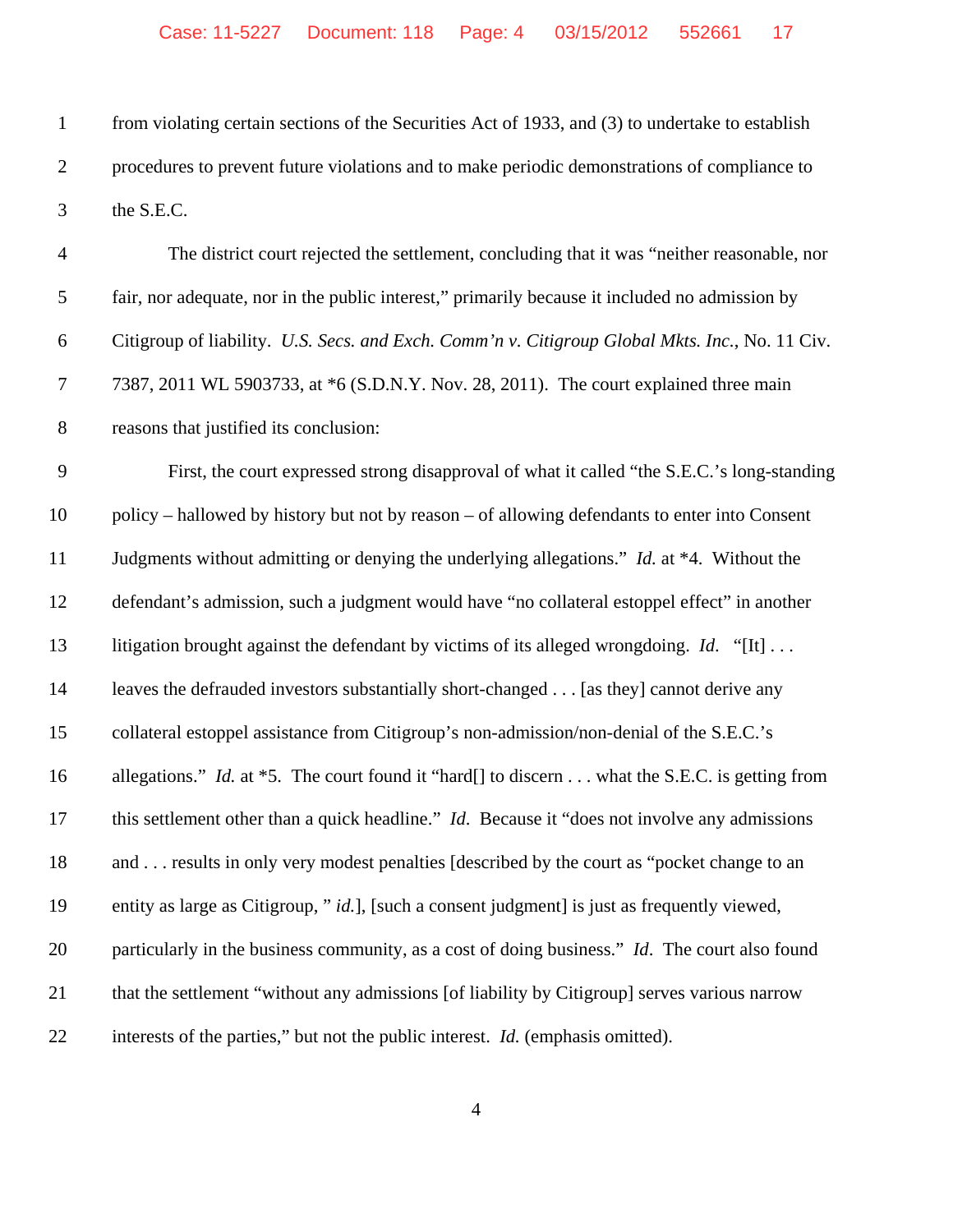| $\mathbf{1}$                                 | The second reason given by the court for rejecting the consent judgment was its                                                                                                                                                                                                                                                                                                                                                                                                             |
|----------------------------------------------|---------------------------------------------------------------------------------------------------------------------------------------------------------------------------------------------------------------------------------------------------------------------------------------------------------------------------------------------------------------------------------------------------------------------------------------------------------------------------------------------|
| $\overline{2}$                               | perceived unfairness to the defendant, Citigroup.                                                                                                                                                                                                                                                                                                                                                                                                                                           |
| 3<br>$\overline{\mathcal{A}}$<br>5<br>6<br>7 | [The settlement] is not reasonable, because how can it ever be reasonable to<br>impose substantial relief [on Citigroup] on the basis of mere allegations? It is not<br>fair, because, despite Citigroup's nominal consent, the potential for abuse in<br>imposing penalties on the basis of facts that are neither proven nor acknowledged<br>is patent.                                                                                                                                   |
| 8                                            | <i>Id.</i> at $*6$ .                                                                                                                                                                                                                                                                                                                                                                                                                                                                        |
| 9                                            | The court's third reason for concluding that the consent judgment was not in the public                                                                                                                                                                                                                                                                                                                                                                                                     |
| 10                                           | interest was that, without admission of liability, a consent judgment involving only modest                                                                                                                                                                                                                                                                                                                                                                                                 |
| 11                                           | penalties gives no "indication of where the real truth lies." <i>Id.</i> at *5.                                                                                                                                                                                                                                                                                                                                                                                                             |
| 12<br>13<br>14<br>15                         | [The settlement] is not adequate, because, in the absence of any facts, the Court<br>lacks a framework for determining adequacy. And, most obviously, the proposed<br>Consent Judgment does not serve the public interest, because it asks the Court to<br>employ its power and assert its authority when it does not know the facts.                                                                                                                                                       |
| 16<br>17<br>18<br>19<br>20<br>21             | An application of judicial power that does not rest on facts is worse than<br>mindless, it is inherently dangerous. The injunctive power of the judiciary is<br>not a free-roving remedy to be invoked at the whim of a regulatory agency, even<br>with the consent of the regulated. If its deployment does not rest on facts -<br>cold, hard, solid facts, established either by admissions or by trials – it serves no<br>lawful or moral purpose and is simply an engine of oppression. |
| 22                                           | Id. at $*6$ .                                                                                                                                                                                                                                                                                                                                                                                                                                                                               |
| 23                                           | The issue pending before us is whether to grant S.E.C.'s motion for a stay of district                                                                                                                                                                                                                                                                                                                                                                                                      |
| 24                                           | court proceedings pending this court's disposition of the appeals and mandamus petition.                                                                                                                                                                                                                                                                                                                                                                                                    |
| 25                                           | <b>Discussion</b>                                                                                                                                                                                                                                                                                                                                                                                                                                                                           |
| 26                                           | Preliminarily, we note that, while it is unclear whether interlocutory appeal lies from                                                                                                                                                                                                                                                                                                                                                                                                     |
| 27                                           | an order refusing to approve a proposed consent judgment, see, e.g., State of New York v.                                                                                                                                                                                                                                                                                                                                                                                                   |
| 28                                           | Dairylea Coop., Inc., 698 F.2d 567, 570 (2d Cir. 1983), there is no question that our court has                                                                                                                                                                                                                                                                                                                                                                                             |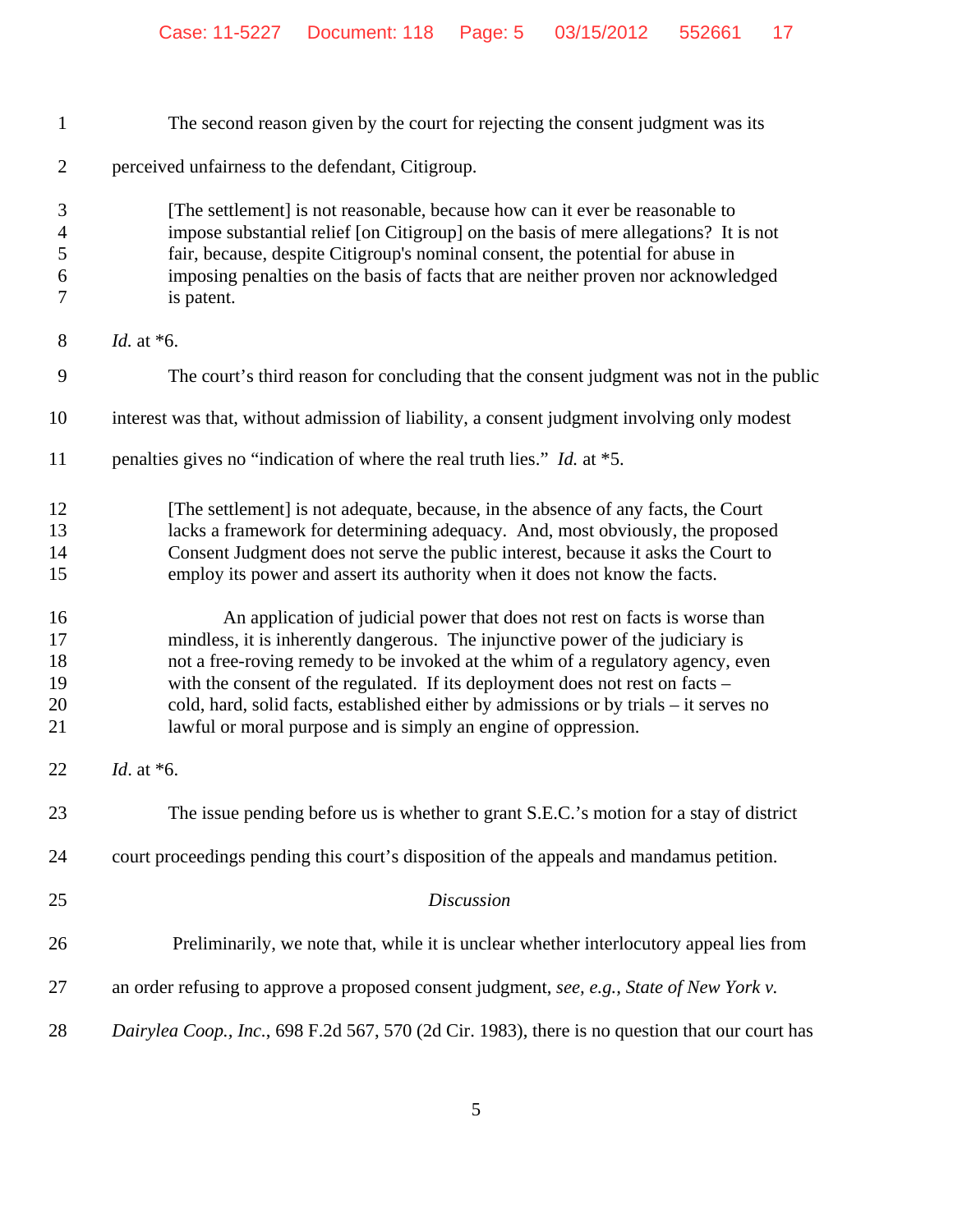| $\mathbf{1}$   | jurisdiction to rule on the issues raised by the petition for mandamus, even if we determine that    |
|----------------|------------------------------------------------------------------------------------------------------|
| $\overline{2}$ | interlocutory appeal does not lie in these circumstances. We recognize that the standard for         |
| 3              | grant of mandamus is more onerous than the standard for reversal on appeal. See Secs. and            |
| $\overline{4}$ | Exch. Comm'n v. Rajaratnam, 622 F.3d 159, 169 (2d Cir. 2010). Nevertheless, we need not              |
| 5              | resolve whether we have jurisdiction to review the district court's order on interlocutory appeal    |
| 6              | because we conclude that the parties have made the required showing of likelihood of success         |
| $\tau$         | regardless of the applicable standard of review.                                                     |
| 8              | In determining whether to issue a stay, the governing precedents direct that we consider             |
| $\overline{9}$ | the following factors: "(1) whether the stay applicant has made a strong showing that he is          |
| 10             | likely to succeed on the merits; (2) whether the applicant will be irreparably injured absent a      |
| 11             | stay; (3) whether issuance of the stay will substantially injure the other parties interested in the |
| 12             | proceeding; and (4) where the public interest lies." Hilton v. Braunskill, 481 U.S. 770, 776         |
| 13             | (1987); accord In re World Trade Ctr. Disaster Site Litig., 503 F.3d 167, 170 (2d Cir. 2007);        |
| 14             | United States v. E. Air Lines, Inc., 923 F.2d 241, 243-44 (2d Cir. 1991).                            |
| 15             | Likelihood of Success<br>A.                                                                          |
| 16             | We first turn to whether the S.E.C. and Citigroup have a strong likelihood of success on             |
| 17             | the merits in their effort to overturn the court's ruling. We examine each of the three prongs of    |
| 18             | the court's justifications in turn.                                                                  |
| 19             | 1.<br>Failure of the settlement to serve the public interest.                                        |
| 20             | The court's first and most important justification for its ruling was that a consent                 |
| 21             | judgment without Citigroup's admission of liability is bad policy and fails to serve the public      |
|                |                                                                                                      |

interest because defrauded investors cannot use the judgment to establish Citigroup's liability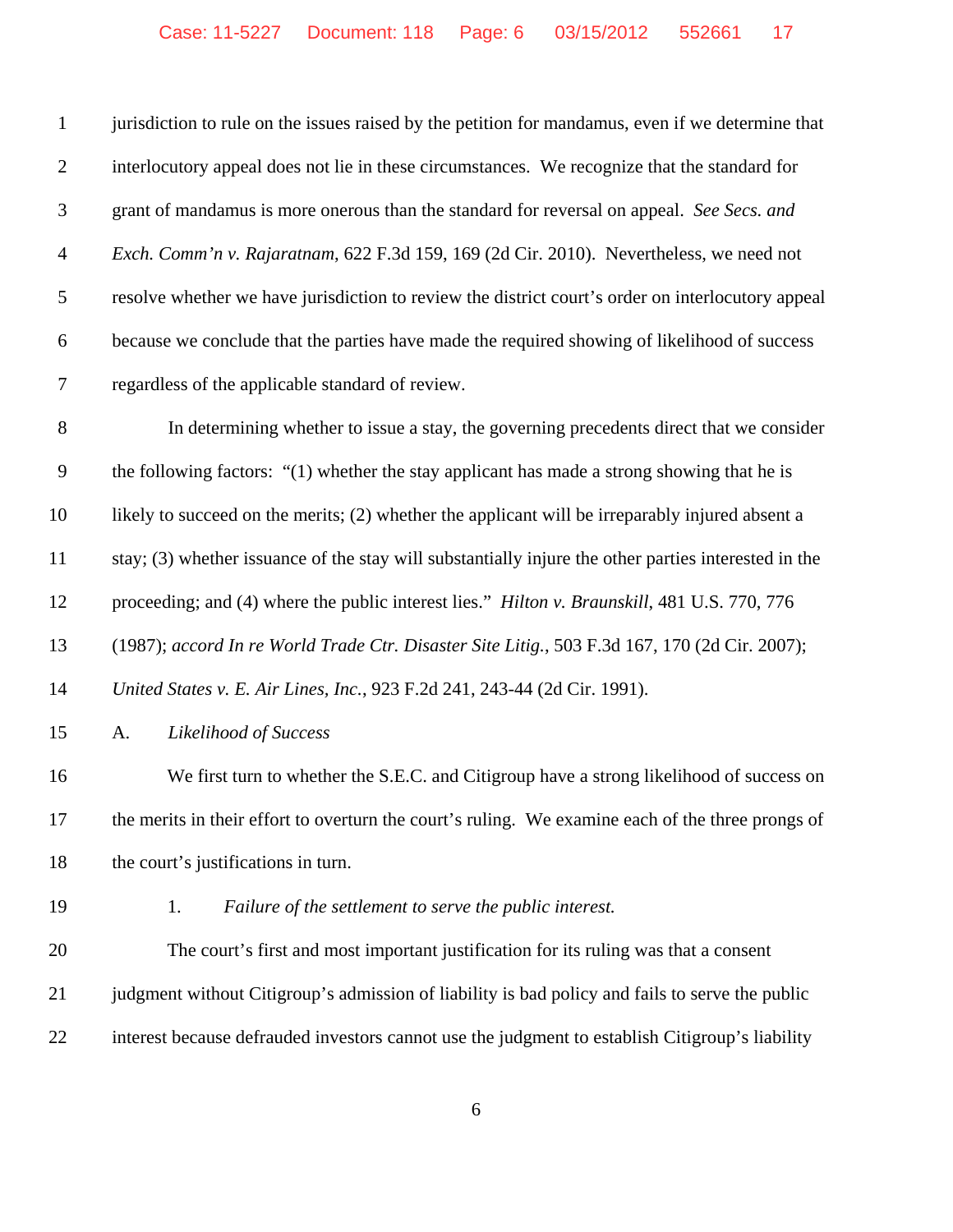| $\mathbf{1}$   | in civil suits to recover the investors' losses. In that reasoning, we perceive several problems. <sup>1</sup> |
|----------------|----------------------------------------------------------------------------------------------------------------|
| $\overline{2}$ | First, it prejudges the fact that Citigroup had in fact misled investors, and assumes that the                 |
| 3              | S.E.C. would succeed at trial in proving Citigroup's liability. The court appeared to assume                   |
| $\overline{4}$ | that the S.E.C. had a readily available option to obtain a judgment that established Citigroup's               |
| 5              | liability, either by trial or settlement, but chose for no good reason to settle for less. The                 |
| 6              | district court's logic appears to overlook the possibilities (i) that Citigroup might well not                 |
| $\overline{7}$ | consent to settle on a basis that requires it to admit liability, (ii) that the S.E.C. might fail to           |
| 8              | win a judgment at trial, and (iii) that Citigroup perhaps did not mislead investors. <sup>2</sup>              |
| 9              | A still more significant problem is that the court does not appear to have given                               |
| 10             | deference to the S.E.C.'s judgment on wholly discretionary matters of policy. The S.E.C.'s                     |
| 11             | decision to settle with Citigroup was driven by considerations of governmental policy as to the                |
| 12             | public interest. The district court believed it was a bad policy, which disserved the public                   |
| 13             | interest, for the S.E.C. to allow Citigroup to settle on terms that did not establish its liability. It        |
| 14             | is not, however, the proper function of federal courts to dictate policy to executive                          |

<sup>&</sup>lt;sup>1</sup> In support of its ruling, the district court relied importantly on certain authorities for the proposition that a court is obligated to consider the public interest in deciding whether to grant injunctive relief. 2011 WL 5903733, at \*2 (citing *Winter v. Natural Resources Defense Council, Inc.*, 555 U.S. 7, 24 (2008); *eBay, Inc. v. MercExchange*, 547 U.S. 388, 391 (2006); *Salinger v. Colting*, 607 F.3d 68, 80 (2d Cir. 2010)). We think the district court misinterpreted those rulings. We understand those rulings to stand for the proposition that when a court orders injunctive relief, it should ensure that injunction does not cause harm to the public interest. The district court did not suggest that any aspect *of the injunctive provisions* of the settlement would harm the public interest in any way. What the court found contrary to the public interest was not the terms of the injunction, but rather the fact that the parties had settled on terms that did not establish Citigroup's liability for the benefit of civil claimants against it.

<sup>2</sup> The court gave no reason for believing the S.E.C. would prevail in proving Citigroup's liability. To the contrary, elsewhere in its opinion, the court stated that it could not conclude that the settlement was fair because it had no knowledge of the underlying facts.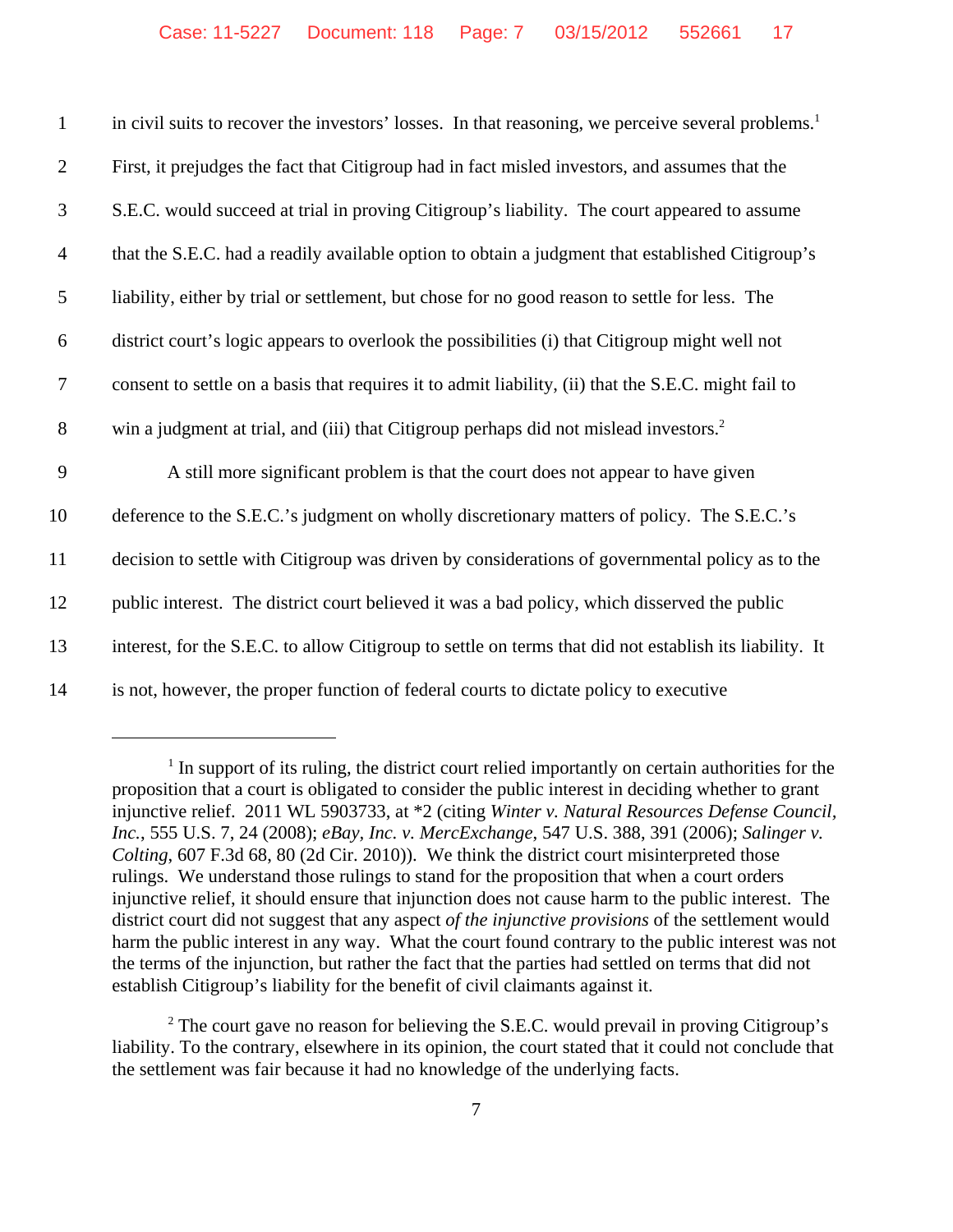| $\mathbf{1}$   | administrative agencies. "[F]ederal judges—who have no constituency—have a duty to                  |
|----------------|-----------------------------------------------------------------------------------------------------|
| $\overline{2}$ | respect legitimate policy choices made by those who do. The responsibilities for assessing the      |
| $\mathfrak{Z}$ | wisdom of such policy choices and resolving the struggle between competing views of the             |
| $\overline{4}$ | public interest are not judicial ones: 'Our Constitution vests such responsibilities in the public  |
| 5              | branches."" Chevron, U.S.A., Inc. v. Natural Resources Defense Council, Inc., 467 U.S. 837,         |
| 6              | 866 (1984) (quoting TVA v. Hill, 437 U.S. 153, 195 (1978)); see also Motor Vehicle Mfrs.            |
| 7              | Ass'n of U.S., Inc. v. State Farm Mut. Auto. Ins. Co., 463 U.S. 29, 43 (1983) (in reviewing         |
| $8\,$          | whether agency action is arbitrary and capricious under 5 U.S.C. $\S$ 706(2)(A), "a court is not to |
| $\mathbf{9}$   | substitute its judgment for that of the agency"). Some courts have gone so far as to conclude       |
| 10             | that an agency's assessment of policy factors driving a decision to settle is an "agency action     |
| 11             | . committed to agency discretion by law" and therefore not subject to any judicial review under     |
| 12             | 5 U.S.C. § 706(1)(a)(2). See, e.g., Ass'n of Irritated Residents v. E.P.A., 494 F.3d 1027, 1031-    |
| 13             | 33 (D.C. Cir. 2007); New York State Dep't of Law v. F.C.C., 984 F.2d 1209, 1214-15 (D.C.            |
| 14             | Cir. 1993). While we are not certain we would go so far as to hold that under no circumstances      |
| 15             | may courts review an agency decision to settle, the scope of a court's authority to second-guess    |
| 16             | an agency's discretionary and policy-based decision to settle is at best minimal.                   |
| 17             | The numerous factors that affect a litigant's decision whether to compromise a case or              |
| 18             | litigate it to the end include the value of the particular proposed compromise, the perceived       |
| 19             | likelihood of obtaining a still better settlement, the prospects of coming out better, or worse,    |
| 20             | after a full trial, and the resources that would need to be expended in the attempt. In the case    |
| 21             | of a public executive agency such as the S.E.C., the factors include also an assessment of how      |
|                |                                                                                                     |

the public interest is best served. These are precisely the factors that the Supreme Court has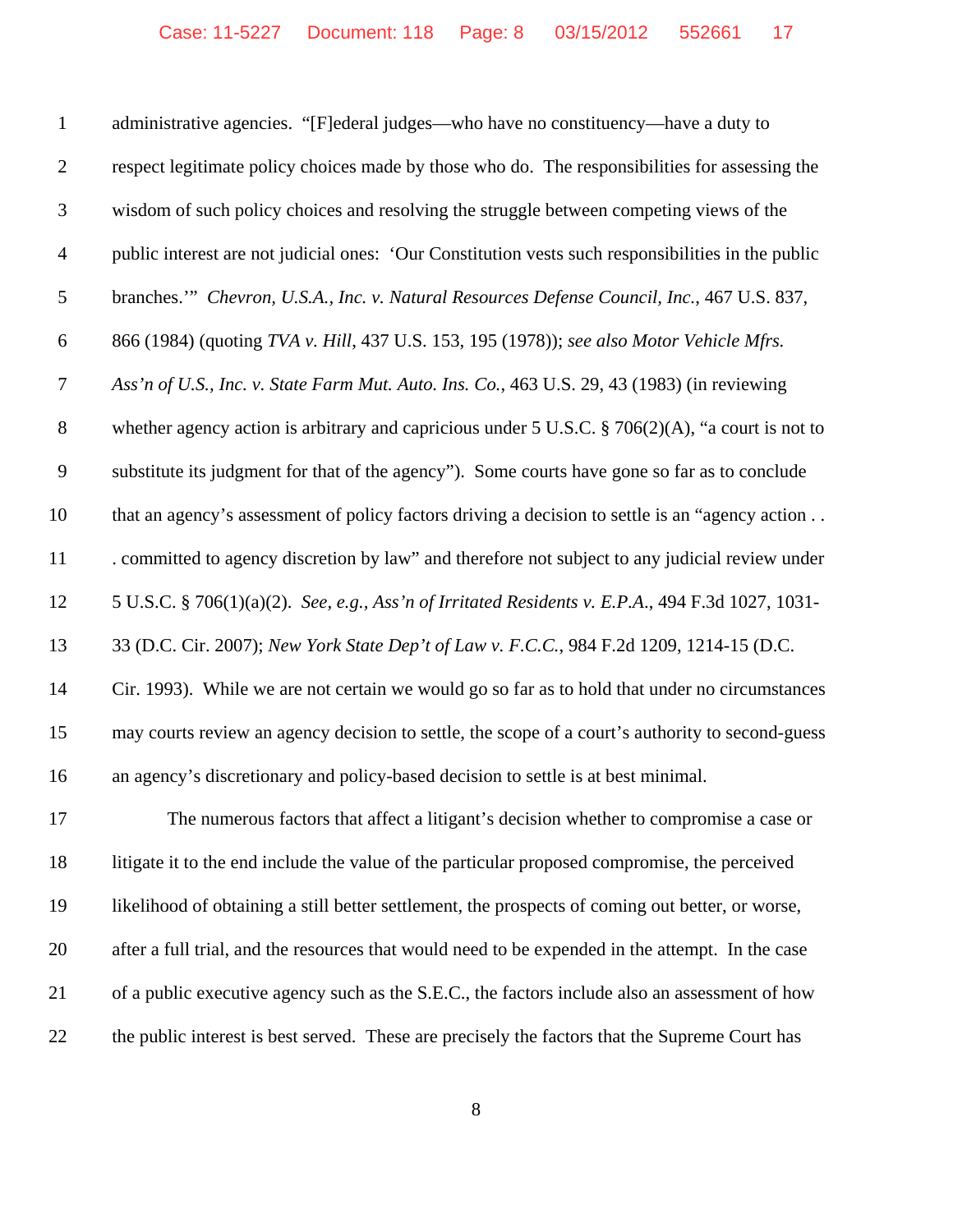| $\mathbf{1}$   | recognized as making a discretionary agency decision unsuitable for judicial review. Heckler                        |
|----------------|---------------------------------------------------------------------------------------------------------------------|
| $\mathbf{2}$   | v. Chaney, 470 U.S. 821, 831-32 (1985). Based on our preliminary review, and noting that the                        |
| 3              | settlement called for payment by Citigroup of \$285 million, which would be available for                           |
| $\overline{4}$ | compensation of investors who lost money, we see no basis to doubt that the SEC's decision                          |
| 5              | was made in consideration of all of those factors. See SEC's Memorandum of Law in                                   |
| 6              | Response to Questions Posed by the Court Regarding Proposed Settlement, U.S. Secs. and                              |
| $\tau$         | Exch. Comm'n v. Citigroup Global Mkts. Inc., No. 11 Civ. 7387 (JSR) (Nov. 7, 2011).                                 |
| 8              | While the district court verbally acknowledged its obligation to give deference to the                              |
| 9              | S.E.C.'s decision (stating that it had given "fullest deference to the S.E.C.'s views," 2011 WL                     |
| 10             | 5903733, at *6), there is no indication in the record that the court in fact gave deference to the                  |
| 11             | S.E.C.'s judgment on any of these questions. The S.E.C. believed, for example, that the public                      |
| 12             | interest was served by the defendant's disgorgement of \$285 million, available for                                 |
| 13             | compensation of claimants against Citigroup, plus other concessions. The court simply                               |
| 14             | disagreed. In concluding that the settlement was not in the public interest, the court took the                     |
| 15             | view that Citigroup's penalty was "pocket change" and the S.E.C. got nothing from the                               |
| 16             | settlement but "a quick headline." <i>Id.</i> at $*5$ . <sup>3</sup> In addition, the court does not appear to have |
| 17             | considered the agency's discretionary assessment of its prospects of doing better or worse, or                      |
| 18             | of the optimal allocation of its limited resources. Instead, the district court imposed what it                     |

 The district court is not alone in that view that the S.E.C. offered Citigroup overly lenient terms. *Cf., e.g.,* Edward Wyatt, *S.E.C. Is Avoiding Tough Sanctions for Large Banks*, N.Y. TIMES, Feb. 3, 2012, at A1 (discussing S.E.C's practice of granting banks waivers from exclusion from certain benefits under the securities laws that normally result from securities fraud settlements with government). We express no opinion one way or the other on what settlement policy would best serve the public interest. Our point is rather that it is not the proper function of federal courts to dictate to executive administrative agencies what policies will best serve the public interest.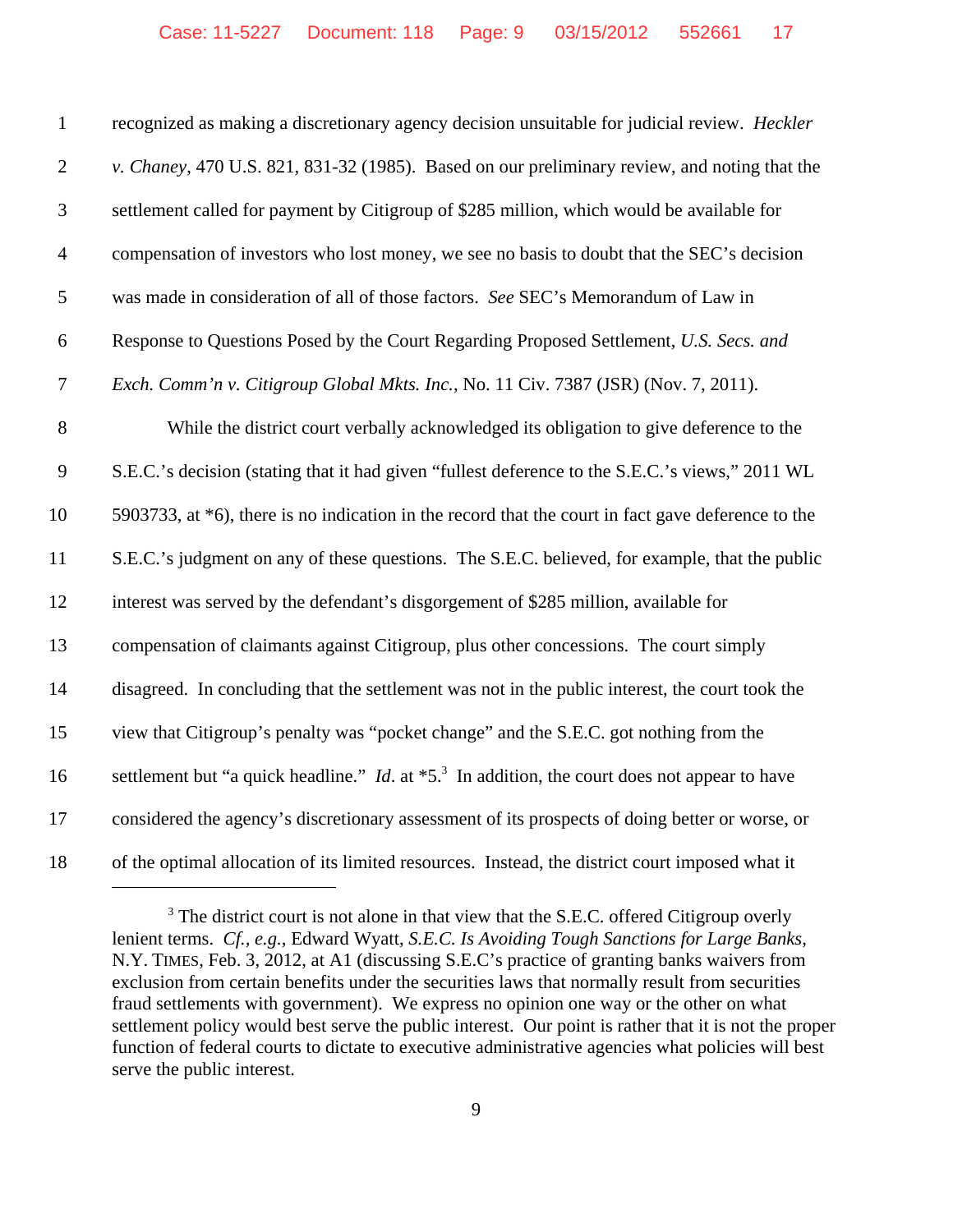| $\mathbf{1}$   | considered to be the best policy to enforce the securities laws. In short, we conclude it is      |
|----------------|---------------------------------------------------------------------------------------------------|
| $\overline{2}$ | doubtful whether the court gave the obligatory deference to the S.E.C.'s views in deciding that   |
| 3              | the settlement was not in the public interest.                                                    |
| $\overline{4}$ | Finally, we question the district court's apparent view that the public interest is               |
| 5              | disserved by an agency settlement that does not require the defendant's admission of liability.   |
| 6              | Requiring such an admission would in most cases undermine any chance for compromise.              |
| $\tau$         | 2.<br>Unfairness to Citigroup.                                                                    |
| $8\,$          | The second basis of the court's reasoning, as noted, was that the settlement was unfair           |
| $\overline{9}$ | to Citigroup because it imposed on Citigroup "substantial relief on the basis of mere             |
| 10             | allegations that are neither proven nor acknowledged." 2011 WL 5903733, at *6. The                |
| 11             | imposition of such a judgment on Citigroup, which did not "rest on facts established either       |
| 12             | by admissions or by trials," was characterized by the court as "simply an engine of               |
| 13             | oppression." Id.                                                                                  |
| 14             | In the first place, we have difficulty reconciling the court's concern for the                    |
| 15             | substantiality of the relief being imposed on Citigroup with the court's earlier observation that |
| 16             | the penalties imposed on Citigroup amounted to no more than "pocket change" or a "mild and        |
| 17             | modest cost of doing business." <i>Id.</i> at *5. But a more important concern is whether it is a |
| 18             | proper part of the court's legitimate concern to protect a private, sophisticated, counseled      |
| 19             | litigant from a settlement to which it freely consents. We doubt that a court's discretion        |
| 20             | extends to refusing to allow such a litigant to reach a voluntary settlement in which it gives up |
| 21             | things of value without admitting liability. Cf. Janus Films, Inc. v. Miller, 801 F.2d 578, 582   |
| 22             | (2d Cir. 1986) (in consent judgment, "[t]he court makes no determination of the merits of the     |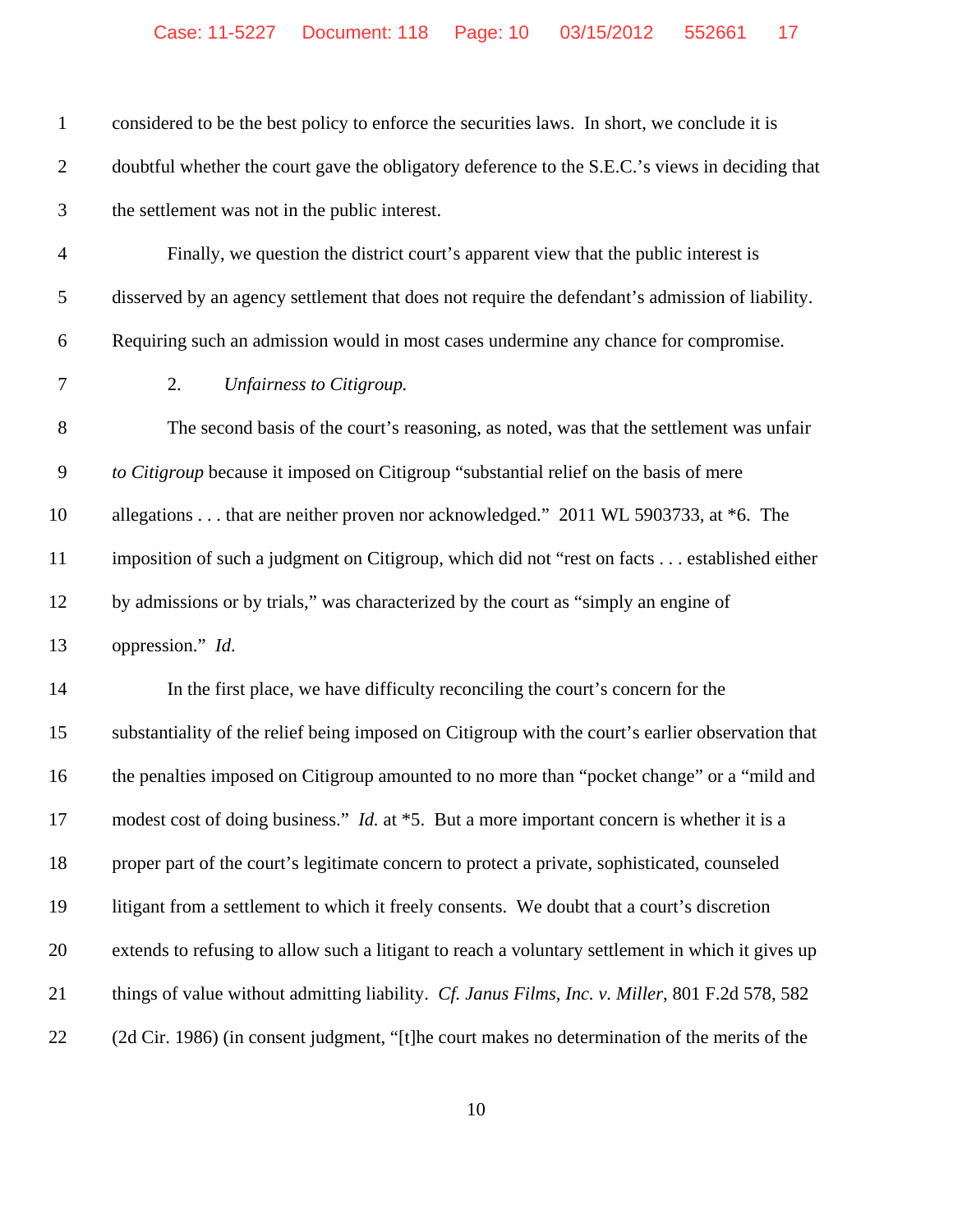controversy"). And there is no suggestion in the materials we have received that Citigroup's settlement was anything other than voluntarily given, and, as the district court acknowledged, in the interests of Citigroup.<sup>4</sup>

3. *Absence of basis to assess the fairness of the settlement*

 The court's third ground for its refusal to accept the settlement was that it could not properly evaluate the fairness of the settlement unless the underlying facts were conclusively established either by a trial or by binding admission of liability. We doubt whether the absence of proven or admitted liability could justify the refusal to approve the settlement. In the first place, it is not correct that the court had no basis available to assess the underlying facts. The substantial evidentiary record amassed by the S.E.C. over its lengthy investigation was available to the court, and the S.E.C. did provide information to the court regarding how the evidence supported the proposed consent judgment. *See* SEC's Memorandum of Law in Response to Questions Posed by the Court Regarding Proposed Settlement, *supra*, at 16-22. Even assuming the doubtful proposition that a court has authority to demand assurance that a voluntary settlement reached between an administrative agency and a private party somehow reflects the facts that would be demonstrated at a trial, the court was free to assess the available evidence and to ask the parties for guidance as to how the evidence supported the proposed consent judgment.

- 
- The district court's reasoning was that the settlement must be deemed to be either insufficiently onerous or excessively onerous unless the liability of Citigroup had been either

<sup>&</sup>lt;sup>4</sup> The district court characterized Citigroup's consent to the terms of the settlement as merely "nominal." 2011 WL 5903733, at \*6. It seems clear from Citigroup's opposition to the district court's ruling that its consent was voluntary and meaningful.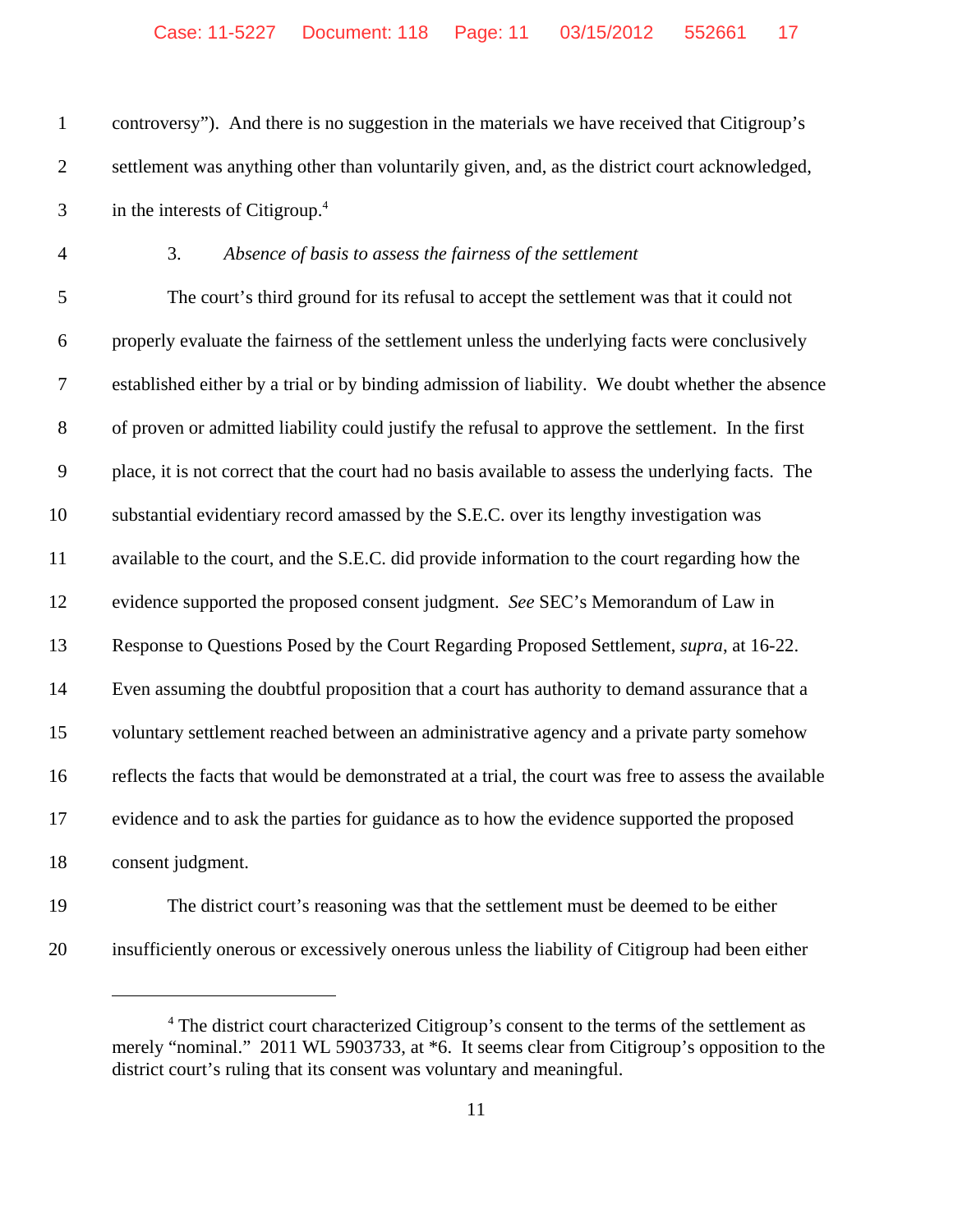| $\mathbf{1}$   | proved or disproved at trial or one side or the other had conceded the issue. This is tantamount       |
|----------------|--------------------------------------------------------------------------------------------------------|
| $\overline{2}$ | to ruling that in such circumstances, a court will not approve a settlement that represents a          |
| 3              | compromise. It is commonplace for settlements to include no binding admission of liability. A          |
| $\overline{4}$ | settlement is by definition a compromise. We know of no precedent that supports the                    |
| 5              | proposition that a settlement will not be found to be fair, adequate, reasonable, or in the public     |
| 6              | interest unless liability has been conceded or proved and is embodied in the judgment. <sup>5</sup> We |
| 7              | doubt whether it lies within a court's proper discretion to reject a settlement on the basis that      |
| $8\,$          | liability has not been conclusively determined.                                                        |
| 9              | Having considered the various explanations given by the district court for its refusal to              |
| 10             | permit the settlement, we conclude that the S.E.C. and Citigroup have a strong likelihood of           |
| 11             | success in their joint effort to overturn the district court's ruling. We turn to the other factors    |
| 12             | to be considered on the question of whether to grant a stay.                                           |
| 13             | Irreparable Harm<br><b>B.</b>                                                                          |
| 14             | The second factor to be considered is "irreparable harm." Both the S.E.C. and                          |
| 15             | Citigroup will incur significant harm absent a stay if they are prevented from settling their          |
| 16             | dispute and are ordered to prompt trial, as the district court has directed. We recognize that         |
| 17             | there are authorities to the effect that the inability to conclude a settlement on the terms agreed    |
| 18             | to by the parties does not constitute "irreparable harm." See Grant v. Local 638, 373 F.3d 104,        |
| 19             | 109 (2d Cir. 2004); State of New York v. Dairylea Coop., Inc., 698 F.2d 567, 570 (2d Cir.              |

<sup>&</sup>lt;sup>5</sup> A few cases involving settlements that included injunctive relief to cure effects of past discrimination have suggested that such a settlement requires a demonstration of liability. *See, e.g., United States v. City of Miami*, 664 F.2d 435, 446-47 (Former 5th Cir. Dec. 1981). These rulings, however, were justified by the adverse impact of the injunctions on non-parties, which could not be justified absent prior discrimination. They appear to us to have no relevance to this case, where the terms of the settlement do not have adverse impact on anyone.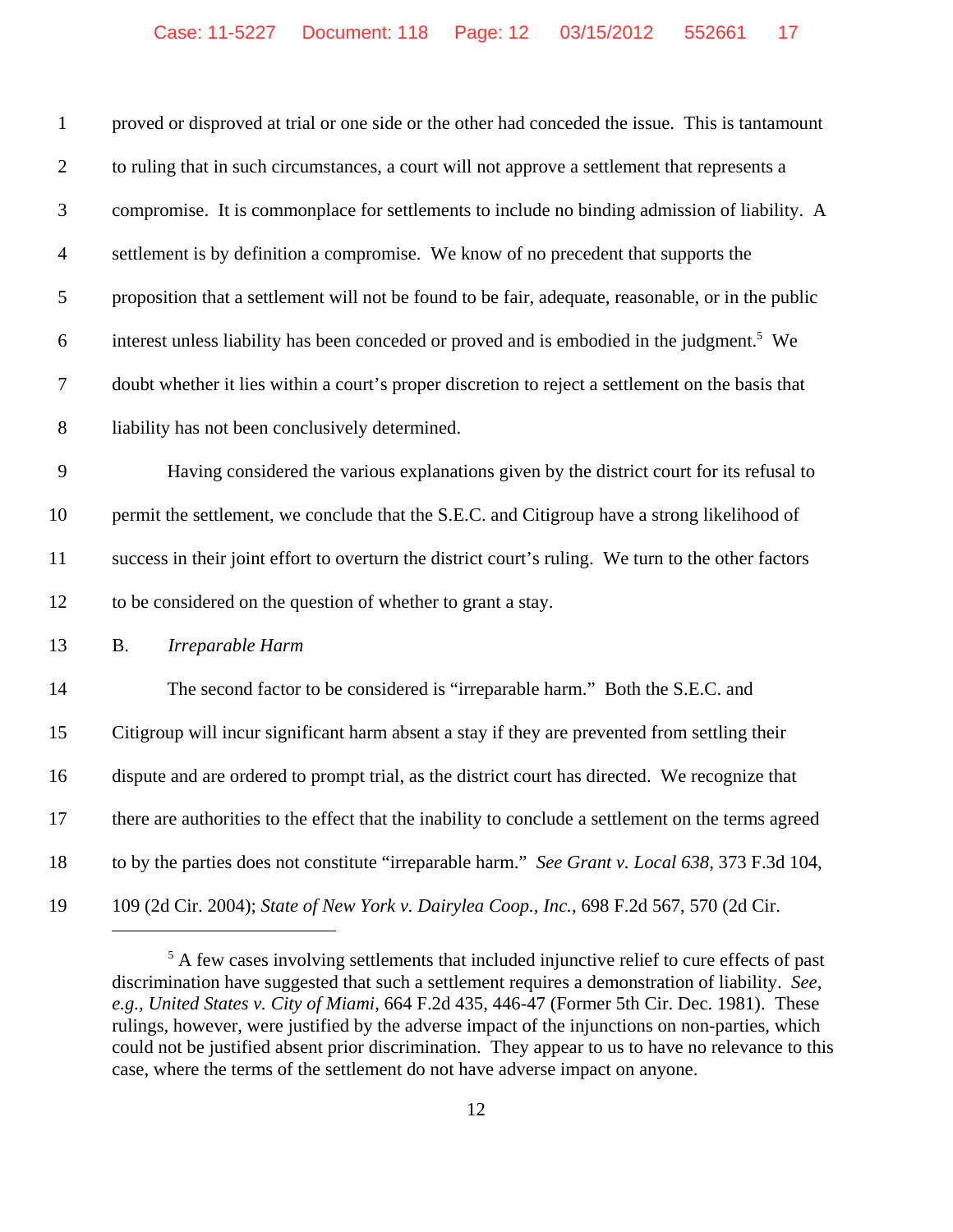1983). These cases, however, are substantially different from this one. The principal difference lies in the fact that the refusals to accept settlements that were found not to constitute irreparable harm left the parties free to return to the bargaining table to make reasonable adjustments of terms of settlement or to demonstrate the fairness at a hearing. Here, the court's posture—requiring a binding admission of liability as a condition of approval of the settlement—virtually precludes the possibility of settlement.

 In *Grant,* the defendant union had been found to have discriminated against nonwhites 8 and had further been found to have violated the court's remedial decree. 373 F.3d at 105-06. While contempt proceedings against the union were pending, the parties reached a settlement that included a cap on the union's liability for back pay. *Id.* at 106. After receiving objections to the settlement, the district court declined to approve it. *Id.* Having received an expert's report to the effect that the union's potential liability vastly exceeded the cap contemplated in the settlement, and that the union's ability to pay exceeded the cap, the court directed a hearing on those questions. *Id.* The union appealed, and the parties who had successfully opposed the settlement in the district court contested the appealability of the court's interlocutory order that refused to accept the settlement. *Id.* Our court considered whether the union would suffer irreparable harm if the appeal were disallowed. *Id.* at 108-11. We distinguished the facts from those in *Carson v. American Brands, Inc.*, 450 U.S. 79, 83-84 (1981), in which the Supreme Court had found sufficient harm to justify the interlocutory appeal. *Grant*, 373 F.3d at 107-09. In particular, in *Carson*, "the district court made clear that it would not enter any decree containing remedial provisions [as contemplated by the proposed settlement] that did not rest solidly on evidence of discrimination and that were not expressly limited to actual victims of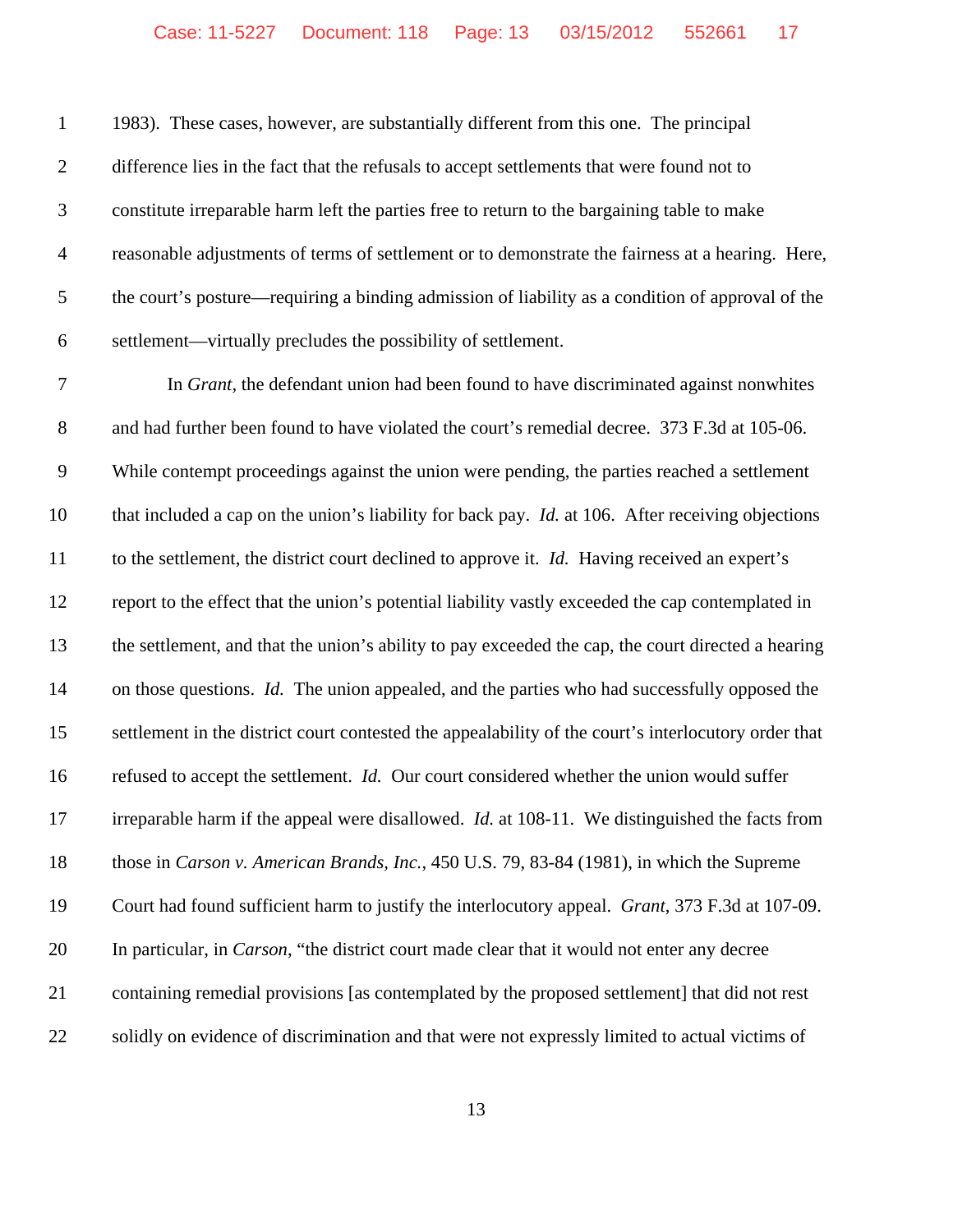| $\mathbf{1}$                                 | discrimination." Carson, 450 U.S. at 87 n.12. The Supreme Court noted, "[i]n ruling so                                                                                                                                                                                                                                                                                                                                                                                                                                                   |
|----------------------------------------------|------------------------------------------------------------------------------------------------------------------------------------------------------------------------------------------------------------------------------------------------------------------------------------------------------------------------------------------------------------------------------------------------------------------------------------------------------------------------------------------------------------------------------------------|
| $\mathbf{2}$                                 | broadly, the court effectively foreclosed consideration [of the merits of plaintiffs'                                                                                                                                                                                                                                                                                                                                                                                                                                                    |
| 3                                            | injunctive claim embodied in the settlement]." <i>Id.</i> For this, and other reasons, the Supreme                                                                                                                                                                                                                                                                                                                                                                                                                                       |
| 4                                            | Court found that the district court's refusal "to approve the parties' negotiated consent decree"                                                                                                                                                                                                                                                                                                                                                                                                                                        |
| 5                                            | constituted "serious, perhaps irreparable consequences" and allowed immediate interlocutory                                                                                                                                                                                                                                                                                                                                                                                                                                              |
| 6                                            | appeal. <i>Id.</i> at 89.                                                                                                                                                                                                                                                                                                                                                                                                                                                                                                                |
| $\tau$                                       | In our <i>Grant</i> ruling, we contrasted the harm suffered by the appealing union with the                                                                                                                                                                                                                                                                                                                                                                                                                                              |
| 8                                            | harm suffered by the appellants in <i>Carson</i> . We found that the continued availability of                                                                                                                                                                                                                                                                                                                                                                                                                                           |
| 9                                            | settlement in <i>Grant</i> mitigated the harm from the court's refusal to accept the settlement terms                                                                                                                                                                                                                                                                                                                                                                                                                                    |
| 10                                           | presented. We wrote:                                                                                                                                                                                                                                                                                                                                                                                                                                                                                                                     |
| 11<br>12<br>13<br>14<br>15<br>16<br>17<br>18 | In any case, it is certain that Local 28 [the would-be appellant] has not shown<br>irreparable harm of the type envisioned in Carson. The district court's order<br>does not, as did the order in <i>Carson</i> , effectively foreclose the parties from<br>negotiating a settlement Because the district court made no comments<br>similar to those of the district court in <i>Carson</i> , there is no indication that it<br>would never allow a modification of injunctive relief similar to that in the<br>proposed consent decree. |
| 19                                           | 373 F.3d at 108-09.                                                                                                                                                                                                                                                                                                                                                                                                                                                                                                                      |
| 20                                           | Dairylea Cooperative Inc., 698 F.2d 567, is to similar effect. There, the parties to an                                                                                                                                                                                                                                                                                                                                                                                                                                                  |
| 21                                           | antitrust suit presented a proposed settlement including injunctive provisions to the district                                                                                                                                                                                                                                                                                                                                                                                                                                           |
| 22                                           | court for approval. <i>Id.</i> at 568-69. The court, upon consideration of the objections of other                                                                                                                                                                                                                                                                                                                                                                                                                                       |
| 23                                           | defendants who claimed that aspects of the proposed settlement would have anticompetitive                                                                                                                                                                                                                                                                                                                                                                                                                                                |
| 24                                           | impact, upheld the objection on the basis that the settlement would provide the settling                                                                                                                                                                                                                                                                                                                                                                                                                                                 |
| 25                                           | defendant with unfair advantages over other competitors and that consumers would not be                                                                                                                                                                                                                                                                                                                                                                                                                                                  |
| 26                                           | adequately compensated for Dairylea's prior overcharging. Id. at 569.                                                                                                                                                                                                                                                                                                                                                                                                                                                                    |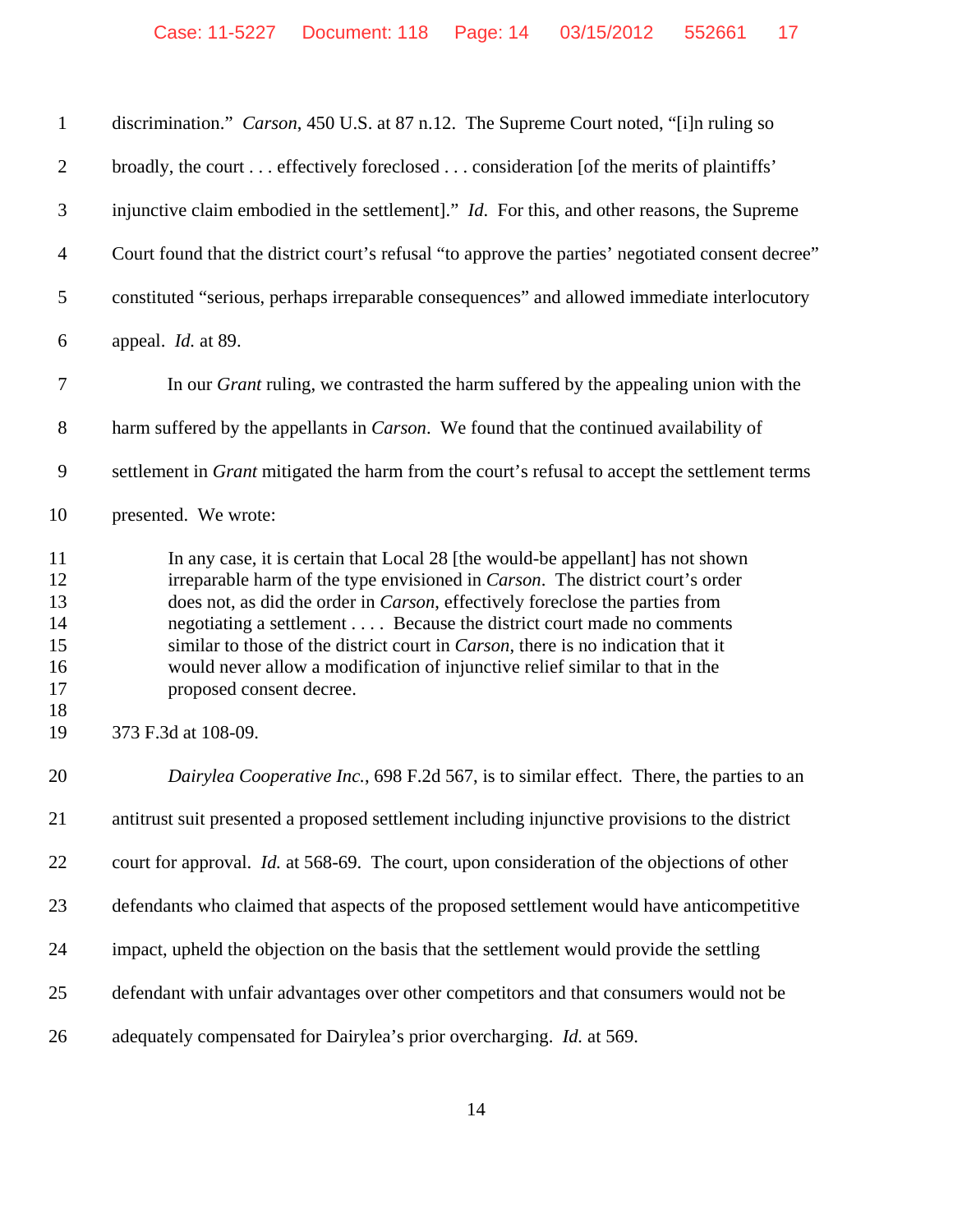The settling parties brought an interlocutory appeal, which we rejected. As in *Grant*,

we compared the circumstances to those in *Carson* in which the appeal had been allowed. We

noted:

 As set forth in *Carson*, the rationale for permitting appeals from denials of settlement agreements which have the "practical effect of denying an injunction" is to allow appellate review only of orders which might result in serious, irreparable harm to the party to whom injunctive relief is denied. NY and Dairylea [the parties appealing from the district court's refusal to endorse the settlement] have failed to make such a showing. The parties remain free to return to the bargaining table to devise a settlement which would respond to [the district court's] objections. Indeed, the district court opinion explicitly expresses a willingness to consider further proposals.

*Id.* at 570.

 The distinction we drew in *Grant* and *Dairylea* favors a finding of irreparable harm and the grant of a stay in the present case. The position taken by the district court in this case in rejecting the proposed settlement is far more similar to that in *Carson* than that in *Grant* and in *Dairylea*. Here, the district court's rejection of the settlement cannot be cured by the parties returning to the bargaining table to make relatively minor adjustments to the terms of the settlement to address the district court's concern. The district court's intimation that it will not approve a settlement that does not involve Citigroup's admission of liability, a condition that Citigroup is unlikely to satisfy, substantially reduces the possibilities of the parties reaching settlement. As in *Carson*, "in refusing to approve the parties' negotiated consent decree, the District Court denied petitioners the opportunity to compromise their claim . . . . These constitute 'serious, perhaps irreparable, consequences' that petitioners can 'effectually challenge' only" if our court grants a stay. 450 U.S. at 89-90.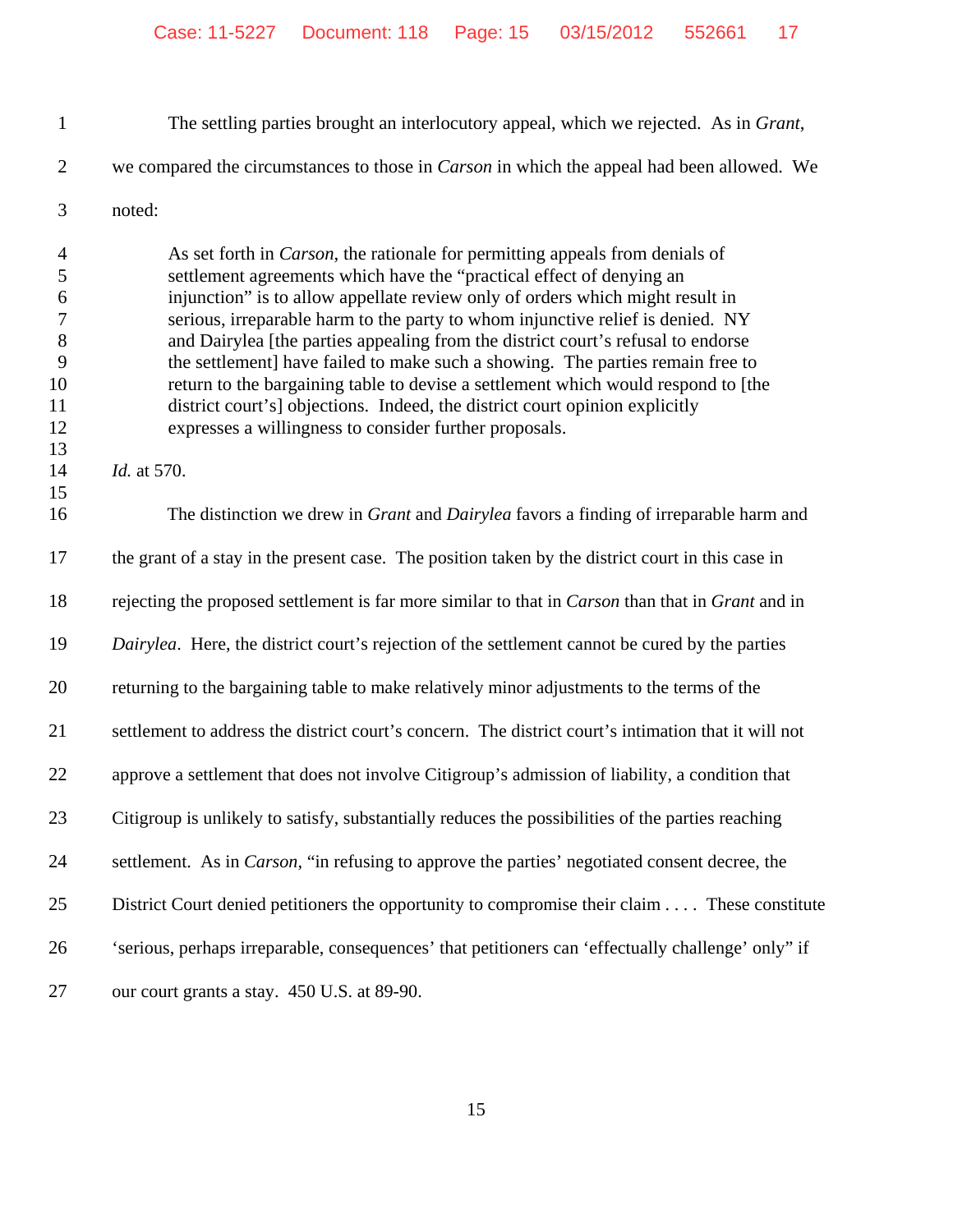C. *Substantial Injury to Other Persons Interested in the Proceeding*

 The third factor to be considered is whether issuance of the stay will substantially injure other persons interested in the proceeding. The stay does nothing more than maintain the status quo existing prior to the district court's order. We see no appreciable harm to anyone from issuing a stay.

D. *Public Interest*

 The final factor to be considered is the public interest. The S.E.C. asserts that its settlement is in the public interest and that its access to a stay so as to protect the settlement is also in the public interest. We are bound in such matters to give deference to an executive agency's assessment of the public interest. *See Chevron*, 467 U.S. at 866 ("The responsibilities for . . . resolving the struggle between competing views of the public interest are not judicial ones: 'Our Constitution vests such responsibilities in the political branches.'" (quoting *TVA v. Hill*, 437 U.S. 153, 195 (1978)); *Publicker Indus. Inc. v. United States (In re Cuyahoga Equipment Corp.)*, 980 F.2d 110, 118 (2d Cir. 1992) ("Appellate courts ordinarily defer to the agency's expertise and the voluntary agreement of the parties in proposing the settlement."). This does not mean that a court must necessarily rubber stamp all arguments made by such an agency. It does mean at least that a court should not reject the agency's assessment without substantial reason for doing so.

 We have no reason to doubt the S.E.C.'s representation that the settlement it reached is in the public interest. We see no bases for any contention that the S.E.C.'s decision to enter into the settlement was "arbitrary, capricious, an abuse of discretion, or otherwise not in accordance with 22 law." 5 U.S.C. § 706 (2)(A). Nor do we find reason to doubt that the stay the S.E.C. seeks, so as